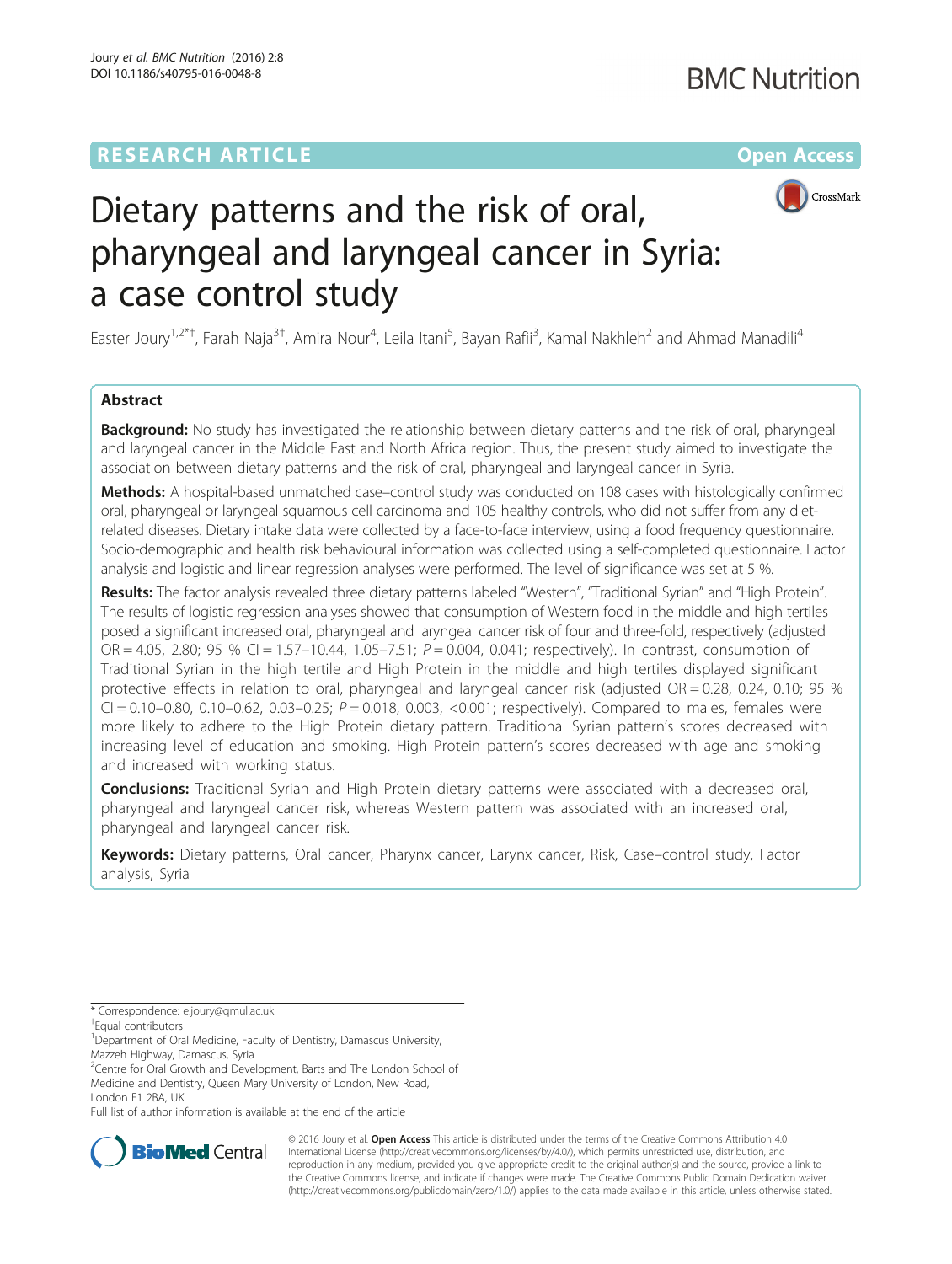# Background

Oral, pharyngeal and laryngeal cancer (OPLC) ranks 5th most prevalent cancer worldwide, accounting for over two-thirds of a million cancer incidences and around 375,000 cancer deaths annually. Over two-thirds of OPLC incidence and nearly 80 % of OPLC mortality occurs in developing countries [[1\]](#page-9-0). OPLC incidence in developing countries, however, shows a large geographic variation, with such differences reaching up to 20 fold across different countries [\[2](#page-9-0)]. Underlying factors explaining these geographical variations are ethnic and racial differences which are postulated to play an important role in the etiology of OPLC [\[3\]](#page-9-0). In addition, these variations in incidence rates of the cancer have been attributed mainly to environmental factors [\[4](#page-9-0)] including tobacco use, alcohol consumption, and dietary intakes [\[5](#page-9-0), [6\]](#page-9-0). While alcohol and tobacco have been extensively researched in association with OPLC risk [[5](#page-9-0)–[7\]](#page-9-0), dietary factors remain to be fully explored [\[7](#page-9-0)].

It is postulated that diet has the potential to prevent up to half of OPLC incidences, based on estimates by the World Cancer Research Fund and American Institute for Cancer Research (WCRF/AICR) [[8\]](#page-9-0). Risk reduction has been most significantly observed for increased consumption of fruits, non-starchy vegetables, and foods containing carotenoids, all of which showed a dose–response relationship [\[8](#page-9-0), [9\]](#page-9-0). In addition, micronutrients such as β-carotene, vitamin C, and selected flavonoids have been associated with reduced OPLC risk, but their individual contributions have been difficult to separate from the effect of fruits and vegetables [\[10](#page-9-0), [11\]](#page-9-0). Whole grains, as opposed to refined grains, have been related to a reduced OPLC risk [\[11](#page-9-0), [12\]](#page-9-0). Other food groups had less consistent results and could be weakly associated with OPLC risk [[11, 13\]](#page-9-0). Among these food groups are meat and meat products as well as fish [\[11](#page-9-0), [13\]](#page-9-0).

While studies focusing on individual nutrients or food groups have revealed many aspects of the association between diet and OPLC, this approach has limitations on both the conceptual and methodological levels. In the real world, foods are consumed in various characteristic combinations that deliver a variety of nutrients, which can have either synergistic or interactive metabolic actions. For this reason, it is often difficult to separate out the specific effects of nutrients or foods. Even when using methods that account for the interaction and synergistic effects of nutrients and foods, such as multiple linear and logistic regression models, the large number of correlated exogenous variables can make these models unstable and can miss significant associations while returning false associations as significant. Furthermore, aspects such as dietary diversity, which have been shown to reduce OPLC risk [[14\]](#page-9-0), is not accounted for in the single food or nutrient approach. Recently, nutrition

epidemiologists have proposed studying dietary patterns as an alternative approach to evaluate diet-disease associations [[15](#page-9-0)–[17](#page-9-0)]. This alternate approach looks beyond the single nutrient or food and attempts to capture the broader picture of diet that is hypothesised to discriminate between health and disease [[18](#page-9-0)]. Not only does this approach account for the collinearity or intercorrelations between nutrients or foods, it is also more culturally sensitive and can be more easily interpreted or translated into dietary recommendations for the public.

Several studies investigated the relationship between dietary patterns and OPLC risk [[2, 7, 19](#page-9-0)–[28\]](#page-10-0) and offered valuable insight into how characteristic combinations of foods modulate OPLC risk. Overall, these studies showed a reduced OPLC risk for diets high in vegetables, fruits, and other fiber-rich foods as well as fish [[29\]](#page-10-0), characteristic of the 'Prudent' dietary pattern [[2, 7](#page-9-0), [25, 26\]](#page-10-0) and Mediterranean diets [[19](#page-9-0)–[21](#page-10-0), [27\]](#page-10-0). On the other hand, increased risk was observed in diets high in saturated fat, refined and processed foods, as well as fast foods [\[29](#page-10-0)], characteristic of a 'Western' dietary pattern [[25, 26\]](#page-10-0).

The Middle East and North Africa (MENA) region has been undergoing a fast rate of development and modernisation with concurrent shifts in food consumption and dietary patterns from a traditional towards a more 'Western' dietary pattern [\[30\]](#page-10-0). This shift is accompanied by an increase in cancer incidence, predicted to rise by 100 to 180 % over the next 15 years [[31](#page-10-0)], with an estimated 40 % of cancer incidences preventable through modifiable factors as diet [[32\]](#page-10-0). Despite the importance of dietary patterns in modulating the risk of cancer, few studies in the region have investigated this association [[33, 34\]](#page-10-0) and none have studied this relationship for OPLC. The main objective of this study is to investigate the association between dietary patterns and the risk of OPLC in Syria.

### Methods

### Study design

The current study adopted a hospital-based unmatched case–control design. The sample was obtained from all Damascus public hospitals where patients with head and neck carcinomas are referred to receive treatment. These hospitals are: Al-Bayrouny Hospital, Al-Mojtahed Hospital and Damascus University Dental Hospital. A minimum sample size of 210 subjects was proposed to demonstrate a 2.5-fold or greater odds ratio in explanatory variables between case and control groups. The calculation assumed 30 % frequency of exposure in controls. This calculation allowed for a power of the test at 80 % and the level of significance at 5 %. To account for any exclusion due to incomplete data, a total of 216 subjects were approached.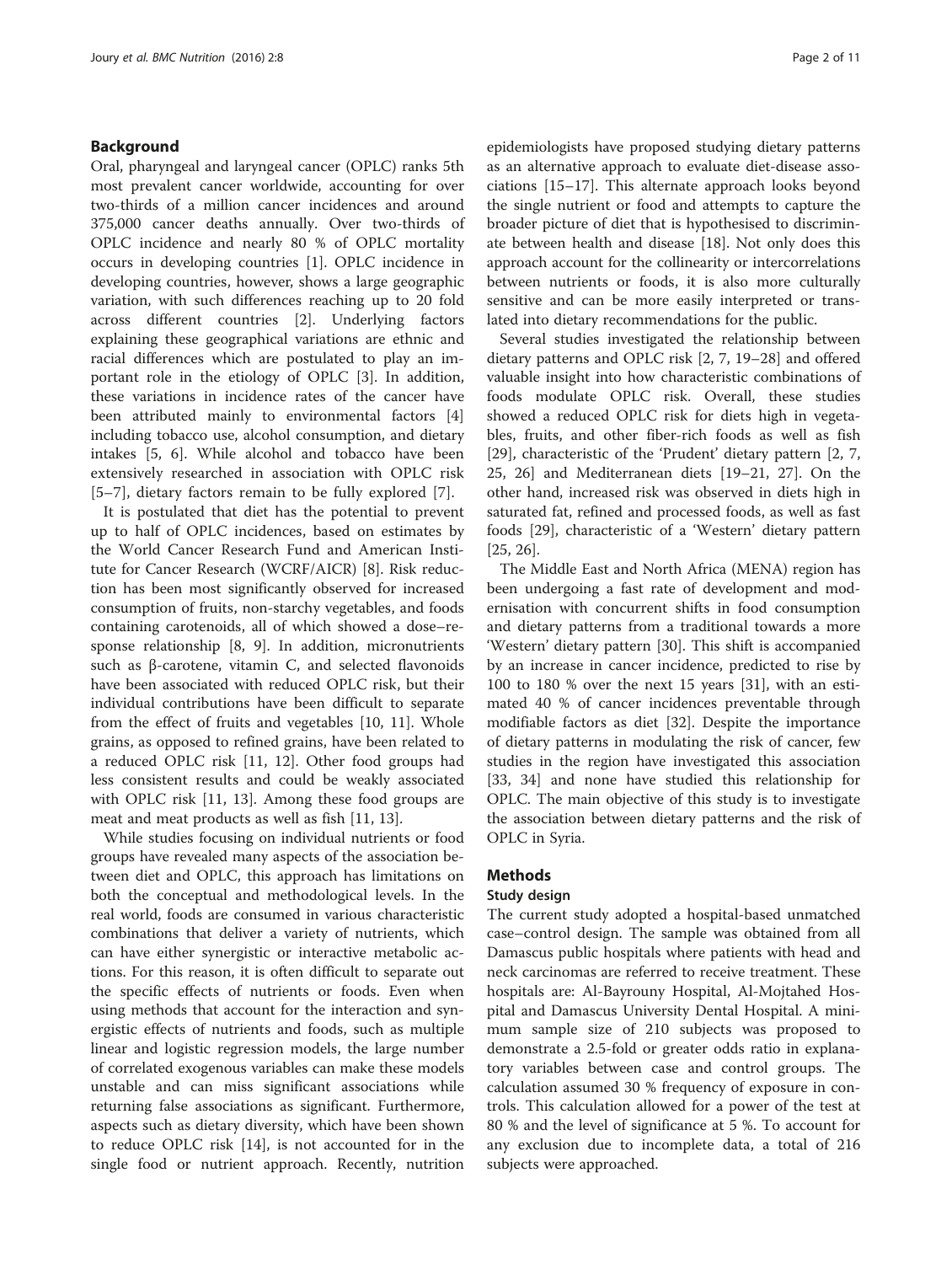### Ethics, consent and permissions

Ethical approval for the study protocol was obtained from Damascus University Faculty of Dentistry Research Ethics Committee (no. 2344/2011). Written informed consent was obtained from all participants and confidentiality was assured.

#### Study participants

The current study included only Syrian citizens, aged 40 years and above, dwelling in Damascus or sub-urban Damascus areas, with 20 or more teeth. A total of 108 new (incident) cases (with histologically confirmed oral, pharyngeal or laryngeal squamous cell carcinoma, in their 1st visit to start receiving treatment) and 108 healthy controls (attending the hospital as the cases' companions [family members/friends living in the same community] and did not suffer from any diet-related diseases such as diabetes or cardiovascular diseases) were recruited in this study. Pregnant women or subjects with syndromes were excluded.

The definition of included cancers was based on the International Classification of Diseases for Oncology [[35\]](#page-10-0). Oral cancer was defined as the cancer of the lip, tongue, salivary glands and other sites in the mouth. Pharyngeal cancer included cancers of the nasopharynx, oropharynx and hypopharynx. Cancer of the larynx included cancers of the glottis, supraglottis, subglottis and laryngeal cartilage.

Participants were blind to the current study's specific scope to minimise the possibility of recall bias.

### Data collection

The data collection was conducted at the hospitals' premises and included socio-demographic and health risk behavioural data. Socio-demographic data included age, gender, level of education and working status. Health risk behavioural data included tobacco smoking, alcohol drinking and dietary intake. All information was obtained by a self-completed questionnaire except the dietary intake information that was collected by a structured face-to-face interview and was carried out by a trained and calibrated researcher (AN). The training and calibration exercise took place in the American University of Beirut, Lebanon, by a nutrition expert (FN). The study protocol was piloted and data collection took place between October 2011 and April 2012.

#### Dietary intake assessment

A structured, semi quantitative food frequency questionnaire (FFQ) [[36\]](#page-10-0) was used to collect data on dietary intake. This FFQ was designed by a panel of nutritionists and included culture specific dishes and recipes. It was tested on a convenient sample  $(n = 8)$  to check for clarity and cultural sensitivity. The results of this pilot testing of the FFQ were used to modify and adapt the questionnaire to the dialect used by the study population and were not used in the data analysis of this study. The FFQ consisted of 128 foods and 11 beverages. For each food item, a standard portion size was indicated and five frequency choices were given: per day, per week, per month, per year or never. This partly-open-ended approach for recording frequency of consumption allows more flexibility as compared to the multiple choice frequency approach, and contributes to the reduction of misclassification errors [\[37](#page-10-0)]. Participants had the choice to report their intake either in terms of reference portion size or in grams. A reference portion, representing one standard serving expressed in household measures, was defined for each food item. Common household measures used were measuring cups, spoons, in addition to real portion size photos. The reported frequency of each food item and beverage was then converted to a daily portion intake. Daily gram intakes of food items, energy and macronutrients intake of participants were computed using the food composition database of the Nutritionist IV software [[38\]](#page-10-0). The FFQ referred to food intake during the previous 12 months.

#### Derivation of the dietary patterns

For the purpose of the determination of dietary patterns, food items were grouped into 22 main food groups based on similarities in ingredients, nutrient profile and/or culinary usage (Additional file [1](#page-9-0)). Food items having a unique composition (eggs, burghul (parboiled wheat), tahini –sesame paste-) were classified individually (Additional file [1](#page-9-0)). The total consumption for each group was determined by summing up the daily portion intake of each item in this group. The derivation of dietary patterns in this study was conducted by factor analysis (FA). Prior to performing the latter, the suitability of the data for FA was assessed. Inspection of the correlation matrix should reveal the presence of many coefficients of 0.3 and above. The Kaiser-Meyer-Oklin value must be equal or above the recommended value of 0.5 [[39\]](#page-10-0). Bartlett's Test of Sphericity [[40\]](#page-10-0) should reach statistical significance, supporting the factorability of the correlation matrix. Next, an exploratory FA was carried out on the 22 food groups to extract principal factors that account for most of the variability in the pattern of correlations amongst food groups. Factors were retained using two techniques: Kaiser's criterion (retaining factors with an eigenvalue of 1.0 or more) and Scree test (retaining factors above the elbow, or break in the plot). Thereafter, factor rotation and interpretation was carried out based on the orthogonal approach. When a food group loaded on more than one factor, the factor with the highest loading was considered for factor labeling.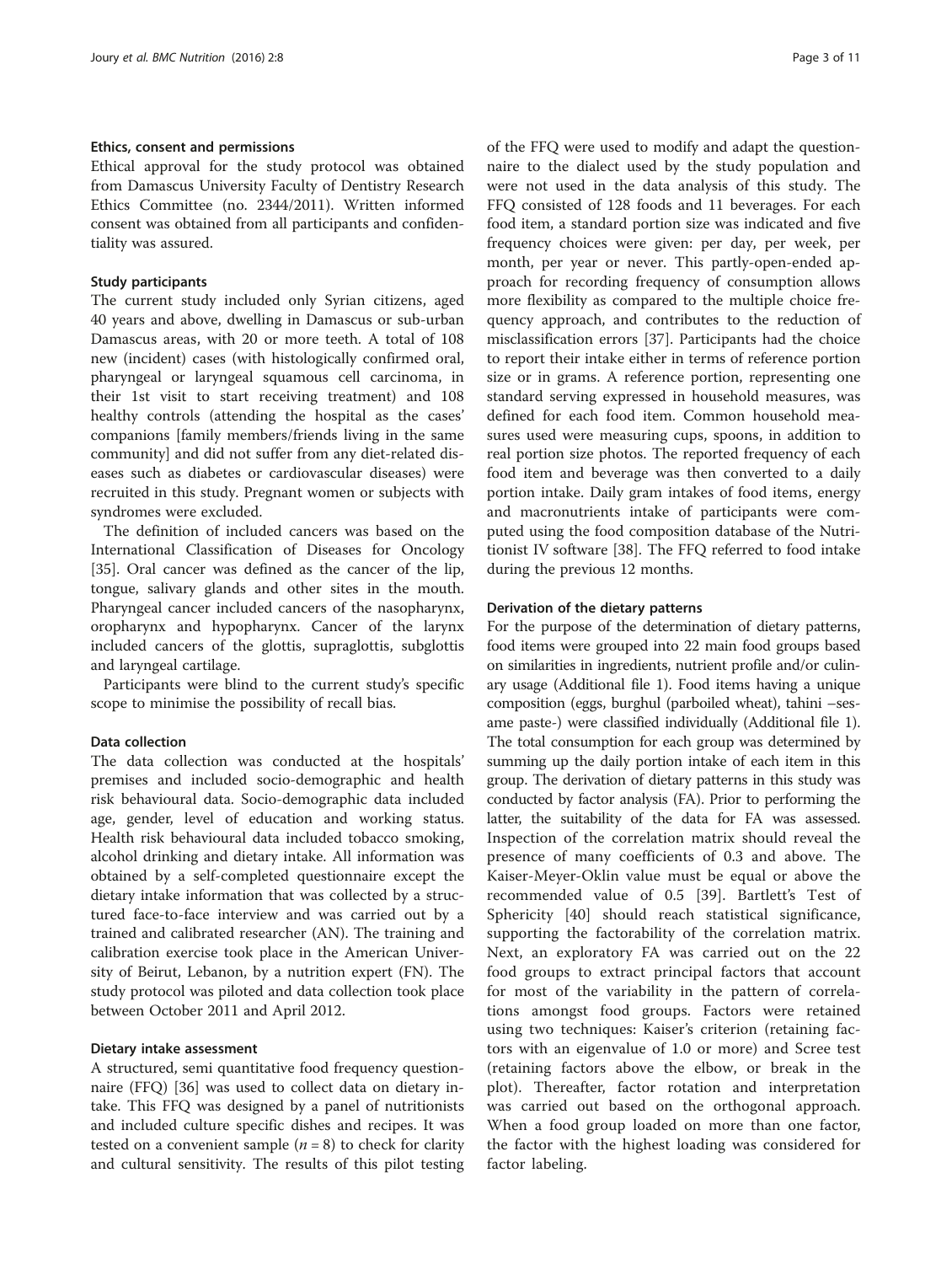#### Statistical analysis

Frequencies were used to describe various sociodemographic and behavioural characteristics of cases and controls. Pearson's correlation coefficients were used to examine the association between the derived dietary patterns energy, and energy adjusted nutrient intakes. Energy adjustment was carried out using the regression residual method [\[41\]](#page-10-0). The association between dietary patterns scores and odds of the cancer was assessed using simple and multivariable logistic regression models where each dietary pattern score was entered simultaneously as an independent variable. The scores of each pattern were categorised into tertiles corresponding to high, moderate and low levels of adherence to this pattern. Category boundaries were (-4.39335, -0.2503057), (-0.2503058, 0.4759720) and (0.4759721, 2.78291) for low, moderate and high levels of adherence to Western dietary pattern, respectively;  $(-.14897, -0.4175896)$ , (-0.4175897, 0.4045281) and (0.4045282, 3.44407) for low, moderate and high levels of adherence to Traditional Syrian dietary pattern, respectively; and (-2.49921, -0.4724679), (-0.4724680, 0.5279658) and (0.5279659, 2.50196) for low, moderate and high levels of adherence to High Protein dietary pattern, respectively. Covariates considered in the multivariable models included age, gender, education level, tobacco smoking and total energy intake. Multiple linear regression analysis was performed to test the association between the socio-demographic and behavioural characteristics and dietary patterns. All analyses were two tailed and a P-value <0.05 was considered statistically significant. The Statistical Package for the Social Sciences (SPSS, IBM Corp., Released 2013, IBM SPSS Statistics for Windows, Version 20, Armonk, NY: IBM Corp) was used for all computations.

## Results

A response rate of 100 % was obtained. Three controls were excluded due to incomplete data, resulting in a total number of 213 subjects (cases =  $108$ , controls = 105). Cases group included 17 (15.7 %) oral, 20 (18.5 %) pharyngeal and 71 (65.7 %) laryngeal cancers. The sociodemographic and behavioural characteristics of the study sample are summarised in Table 1. Only one subject in the cases group reported alcohol consumption.

The suitability of the 22 food groups for factor analysis was assessed. Inspection of the correlation matrix revealed the presence of many coefficients of 0.3 and above. The Kaiser-Meyer-Oklin value was 0.521, which is above the recommended value of 0.5. Bartlett's Test of Sphericity reached statistical significance, supporting the factorability of the correlation matrix. The principal component analysis revealed the presence of three components with eigenvalues exceeding 1; explaining 9.94, 8.53 and 6.67 % of the variance; respectively (Fig. [1](#page-4-0);

Table 1 Frequency of socio-demographic and behavioural characteristics of the study sample  $(n = 213)$ 

| Variable               | Total<br>$N = 213(96)$ | Cases<br>$N = 108$ (%) | Controls<br>$N = 105$ (%) | P values<br>(Chi-square) |  |
|------------------------|------------------------|------------------------|---------------------------|--------------------------|--|
| Age groups (in years)  |                        |                        |                           |                          |  |
| $40 - 49$              | 104 (48.8)             | 36(33.3)               | 68 (64.8)                 |                          |  |
| $50 - 59$              | 64 (30)                | 36(33.3)               | 28 (26.7)                 |                          |  |
| 60 and above           | 45(21.1)               | 36 (33.3)              | 9(8.6)                    | < 0.001                  |  |
| Gender                 |                        |                        |                           |                          |  |
| Male                   | 122 (57.3)             | 83 (76.9)              | 39 (37.1)                 |                          |  |
| Female                 | 91 (42.7)              | 25(23.1)               | 66 (62.9)                 | < 0.001                  |  |
| Fducation <sup>a</sup> |                        |                        |                           |                          |  |
| High level             | 102 (47.9)             | 44 (40.7)              | 67 (63.8)                 |                          |  |
| I ow level             | 111(52.1)              | 64 (59.3)              | 38 (36.2)                 | 0.001                    |  |
| Working status         |                        |                        |                           |                          |  |
| Working                | 134 (62.9)             | 79 (73.1)              | 55 (52.4)                 |                          |  |
| Not working            | 79 (37.1)              | 29(26.9)               | 50 (47.6)                 | 0.001                    |  |
| Tobacco smoking        |                        |                        |                           |                          |  |
| Not smoking            | 121 (56.8)             | 33 (30.6)              | 88 (83.8)                 |                          |  |
| Smoking <sup>b</sup>   | 92 (43.2)              | 75 (69.4)              | 17 (16.2)                 | < 0.001                  |  |

<sup>a</sup>High level included post-secondary school education (college, university and postgraduate studies) and low level included secondary school education and below

<sup>b</sup>Current or past smoker (within the last 10 years)

Table [2\)](#page-5-0). The three components accounted together for 25.13 % of the total variability within the sample (Table [2](#page-5-0)). An inspection of the screeplot revealed a clear break after the third component (Fig. [1](#page-4-0)). Eight food groups (green beverages, milk and dairy, potato, bread and pastas, soda, egg, sugar and desserts, and fast food) loaded highly on component one. Seven food groups (Syrian mixed dishes, fresh vegetables, olive and olive oil, fruits, traditional desserts, white rice, and burghul) loaded highly on component two. Seven food groups (caffeinated beverages, meat, poultry, fish, nuts and seeds, tahini, and legumes) loaded highly on component three. The first, second and third components were labeled "Western", "Traditional Syrian" and "High Protein", respectively.

Pearson's correlation coefficients describing the association among the identified patterns with energy and energy adjusted nutrients are presented in Table [3](#page-6-0). Compared to other patterns, the scores of the Western pattern exhibited the highest correlations with intakes of saturated fatty acids  $(r = 0.143)$ , cholesterol  $(r = 0.287)$ , sodium ( $r = 0.169$ ) and calcium ( $r = 0.330$ ). A high negative association was noted between the scores of the Western pattern and fiber intake  $(r = -0.430)$ . On the other hand, the scores of the Traditional Syrian" pattern were highly correlated with energy  $(r = 0.596)$ ,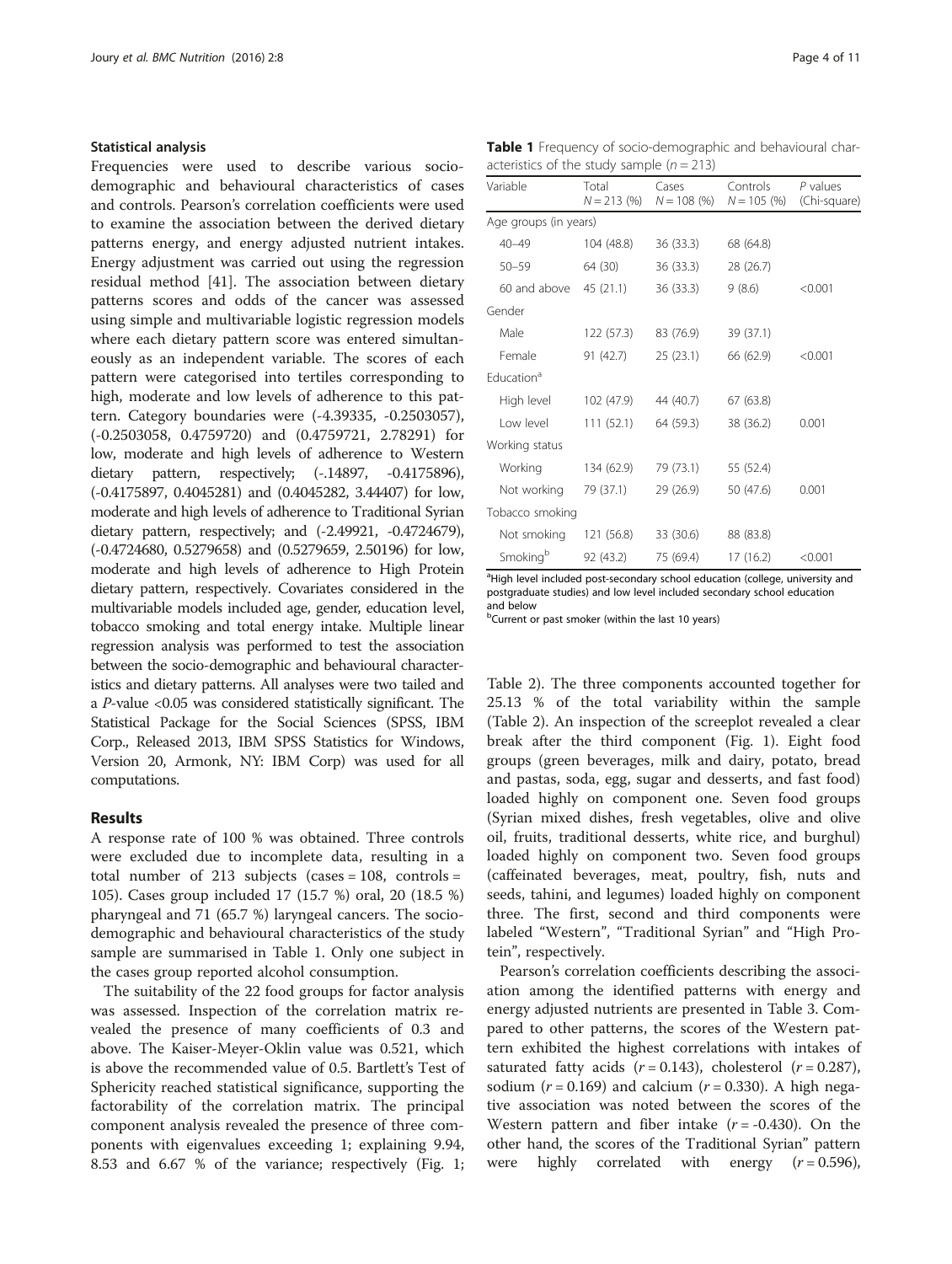<span id="page-4-0"></span>

carbohydrates  $(r = 0.243)$ , monounsaturated fatty acids  $(r = 0.146)$  and dietary fibers  $(r = 0.399)$ . The High Protein pattern, as its name depicts, was associated with a higher intake of proteins  $(r = 0.399)$ . This pattern was also positively associated with cholesterol  $(r = 0.192)$ and fiber ( $r = 0.155$ ) intakes and negatively associated with total fat ( $r = -0.283$ ) and saturated fatty acids ( $r = -0.136$ ).

The results of logistic regression analysis are summarised in Table [4.](#page-6-0) Consumption of Western food in the middle and high tertiles posed a significant increased OPLC risk of four and three-fold, respectively  $(OR = 4.05,$ 2.80; 95 % CI = 1.57–10.44, 1.05–7.51; P = 0.004, 0.041; respectively) (Table [4](#page-6-0)). In contrast, consumption of Traditional Syrian in the high tertile and High Protein in the middle and high tertiles displayed significant protective effects in relation to OPLC risk (adjusted OR = 0.28, 0.24, 0.10; 95 % CI = 0.10–0.80, 0.10–0.62, 0.03–0.25;  $P = 0.018$ , 0.003, <0.001; respectively) (Table [4](#page-6-0)).

The association between the identified patterns and the socio-demographic and behavioural characteristics are presented in Table [5](#page-7-0). Compared to males, females were more likely to adhere to the High Protein dietary pattern (β = 0.48, 95 % CI: 0.04, 0.93). As for the Traditional Syrian pattern, its scores decreased with increasing level of education and with smoking (β = -0.40, 95 %) CI: -0.69, -0.12 and  $β = -0.51$ , 95 % CI: -0.84, -0.18, respectively). Similarly, the scores of the High Protein pattern decreased with age and smoking and increased with working status (β = -0.09, 95 % CI: -0.18, 0; β = -0.51, 95 % CI: -0.83, -0.19 and  $β = 0.61$ , 95 % CI: 0.19, 1.03) (Table [5\)](#page-7-0).

### **Discussion**

This is the first study to report on the association between dietary patterns and OPLC risk in the Middle East and North Africa Region. The present study was conducted in Damascus, Syria, using a case–control design with 108 OPLC cases and 105 controls. Recently, there has been a growing appreciation that the overall dietary pattern, rather than any single nutrient, should be considered in relation to studying the association between diet and disease. Cancer, in particular, has complex etiology and it is unlikely that its development will be mediated by a single nutrient or food [[42\]](#page-10-0). So conceptually the evaluation of the overall dietary patterns appears closer to real world as people "do not eat nutrients they eat food" [\[42](#page-10-0)]. In this study, using factor analysis, three dietary patterns were identified, 1) Western and 2) Traditional Syrian and 3) High Protein. Among these patterns, the Western was found to be positively associated with the odds of the OPLC. On the other hand, the Traditional Syrian and the High Protein patterns were both associated with lower odds of the cancer.

In the literature, most of the studies depicted two main patterns: A "Western" which, similar to the Western dietary pattern identified in this study, is energy dense and rich in refined grains, French fries, and sweets/desserts [\[42](#page-10-0)]. Another pattern also commonly reported in the literature is the "Prudent"/healthy pattern, which is generally characterised by vegetables, fruit, legumes, fish, and whole grains. In this study, instead of the commonly observed Prudent pattern, the Traditional Syrian and High Protein patterns were found. However,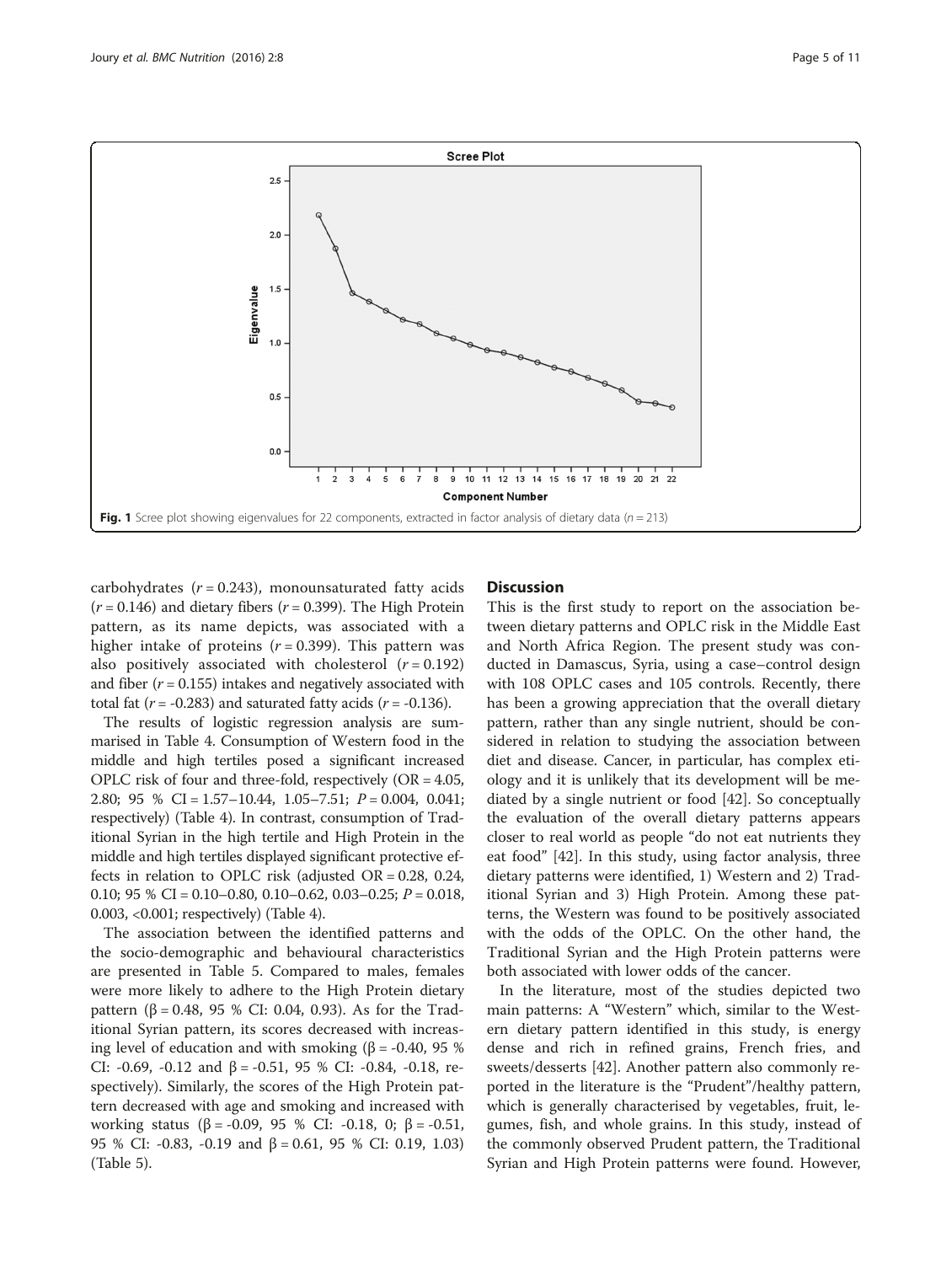|                       | Dietary patterns |                    |              |             |
|-----------------------|------------------|--------------------|--------------|-------------|
| Food group            | Western          | Traditional Syrian | High Protein | Communality |
| Green beverages       | $-0.608$         | 0.331              | 0.189        | 0.514       |
| Milk and dairy        | 0.569            | 0.237              |              | 0.383       |
| Potato                | 0.435            | 0.171              | $-0.302$     | 0.309       |
| Bread and pasta       | 0.379            |                    | 0.206        | 0.188       |
| Carbonated beverages  | 0.372            |                    |              | 0.144       |
| Egg                   | 0.369            | 0.321              | 0.237        | 0.295       |
| Sugars and desserts   | 0.191            | 0.139              | 0.166        | 0.084       |
| Fast food             | 0.177            |                    |              | 0.031       |
| Syrian Mixed dishes   | 0.306            | 0.631              | 0.118        | 0.505       |
| Fresh vegetables      | $-0.239$         | 0.571              | 0.254        | 0.448       |
| Olives and olive oil  | 0.180            | 0.537              | $-0.122$     | 0.336       |
| Fruits                | $-0.169$         | 0.461              |              | 0.243       |
| Traditional desserts  |                  | 0.437              | $-0.260$     | 0.261       |
| White rice            |                  | 0.335              | 0.278        | 0.190       |
| Burghol               | 0.133            | 0.176              | 0.148        | 0.070       |
| Caffeinated beverages | 0.477            |                    | 0.504        | 0.486       |
| Meat                  | 0.128            |                    | 0.448        | 0.217       |
| Fish                  | $-0.122$         |                    | 0.440        | 0.215       |
| Poultry               | 0.380            |                    | $-0.410$     | 0.313       |
| Nuts and seeds        | 0.104            |                    | $-0.387$     | 0.161       |
| Tahini                |                  | 0.213              | $-0.216$     | 0.095       |
| Legumes               |                  |                    | 0.199        | 0.041       |
| Eigenvalues           | 2.186            | 1.877              | 1.466        |             |
| % explained variance  | 9.940            | 8.530              | 6.670        |             |
| % cumulative variance | 9.940            | 18.470             | 25.130       |             |

<span id="page-5-0"></span>**Table 2** Food loadings for the three dietary patterns identified in the study population ( $n = 213$ )

Bold indicates the highest loading of food groups for each dietary pattern

these patterns share significant similarities with the Prudent/healthy patterns as they consist of fruits and vegetables, fish and legumes. With the use of dietary pattern analysis becoming more widespread, traditional patterns have been identified for the ethnic or country specific diets, such as the "bean pattern" among women of Chinese or Japanese ancestry [[43](#page-10-0)], the traditional Korean pattern [[44\]](#page-10-0), and the traditional Iranian pattern [[45\]](#page-10-0) and the traditional Lebanese pattern [[46\]](#page-10-0).

In this study, the positive association between the Western pattern and OPLC conforms to the results of similar studies. In fact, a recent study in Uruguay showed a 72 % increase in the odds of the upper aerodigestive tract cancers among subjects adhering to the Western dietary pattern. This increase was observed for oral/pharynx and larynx cancers [\[25](#page-10-0)]. Other studies have also shown an increase in oral cancer risk with patterns that, though had different nomenclatures, displayed many traits of the Western diet. For instance, in a case– control study in Jakarta, Indonesia, the 'Preferred'

pattern which was associated with an almost two fold increase in the risk of oral cancer consisted of fast foods, fermented foods (including dairy), and desserts high in fat and sugar [[23](#page-10-0)]. Similarly, another case–control study in Malaysia showed higher odds of oral cancer with the consumption of the 'Combination' pattern which consisted of dairy and meat as well as with the 'Traditional' pattern which included beverages and starches [\[7\]](#page-9-0). Many of the foods/food groups that constituted the aforementioned 'Preferred', 'Combination' and the 'Traditional' patterns were also shared by the Western pattern identified in our study, more specifically dairy products, starches (listed as potato, breads and pasta in our study), carbonated beverages and sugars and desserts. This observed increased in the risk of oral cancer associated with greater adherence to a Western or western-like patterns could be mediated by inflammation, the latter being a process central to most degenerative diseases including cancer. In their systematic review of the influence of dietary patterns on biomarkers of low-grade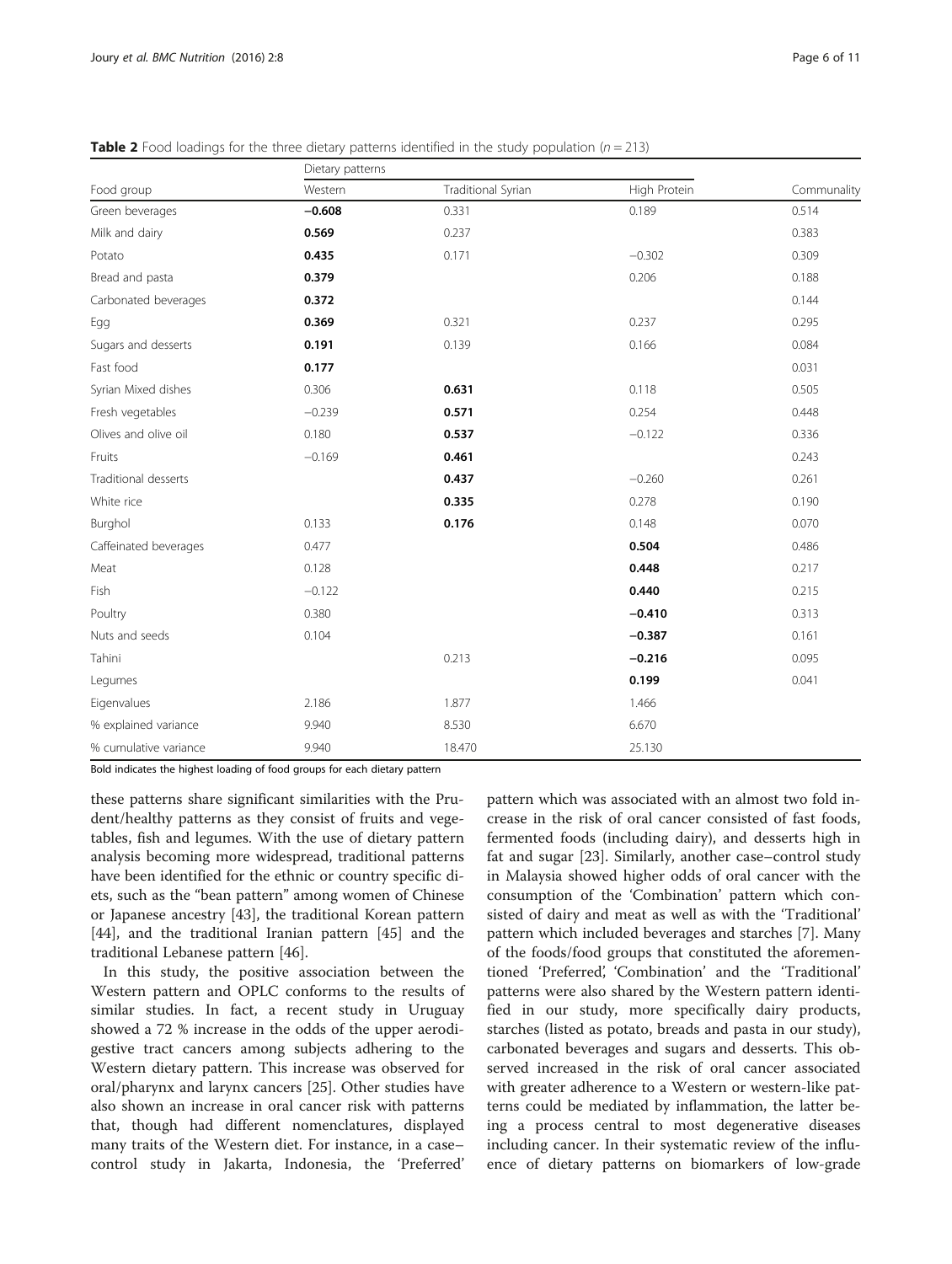<span id="page-6-0"></span>

|  |  | Table 3 Pearson's correlation coefficients between pattern          |
|--|--|---------------------------------------------------------------------|
|  |  | scores and energy and energy adjusted nutrient intakes <sup>a</sup> |

|                                  | Western    | Traditional<br>Syrian | High<br>Protein |
|----------------------------------|------------|-----------------------|-----------------|
| Energy <sup>b</sup> (Kcal)       | $0.506**$  | $0.596**$             | $0.138*$        |
| Protein (g)                      | $-0.430**$ | $0.155*$              | $0.399**$       |
| Carbohydrates (q)                | $-0.093$   | $0.243**$             | 0.105           |
| Fat $(q)$                        | $-0.067$   | $-0.006$              | $-0.283**$      |
| Saturated fatty acids (q)        | $0.143*$   | $-0.131$              | $-0.136*$       |
| Mono unsaturated fatty acids (q) | $-0.085$   | $0.146*$              | $-0.130$        |
| Polyunsaturated fatty acids (q)  | $-0.151*$  | $-0.169*$             | $-0.296$        |
| Cholesterol (mg)                 | $0.287**$  | 0.101                 | $0.192**$       |
| Dietary fibers (q)               | $-0.430**$ | $0.399**$             | $0.155*$        |
| Sodium (mg)                      | $0.169*$   | $-0.032$              | 0.080           |
| Calcium (mg)                     | $0.330**$  | 0.006                 | 0.006           |

<sup>a</sup>Adjustment for energy was done by residual method described by Willett

et al. [[39](#page-10-0)]<br><sup>b</sup>Absolute values are indicated for the correlation of dietary pattern scores with total energy intake

\*Correlation is significant at  $p < 0.05$ 

\*\*Correlation is significant at  $p < 0.01$ 

inflammation, Barbaresko et al. found that a Western pattern was positively correlated with higher concentration of C reactive proteins (CRP), a main biomarker of inflammation [[47\]](#page-10-0). Furthermore, it is postulated that diets rich in high glycemic foods and protein-dense foods such as dairy products may lead to the increased formation of advanced glycated end (AGEs) products, which in turn lead to cellular damage at many levels. For instance, AGEs may cause alterations in the protein structure and function, aberrant cell signaling and dysfunction of extra cellular matrices. These damages to the normal cell functions are implicated in the etiology of most cancers including OPLC [[48\]](#page-10-0).

In this study, both the Traditional Syrian and the High Protein patterns were associated with significant reductions in the odds of OPLC. These findings are in line with a plethora of studies showing cancer risk reduction with a higher intake of Prudent/healthy diet, with which these patterns share many characteristics. According to the latest report by WCRF/AICR 2007 regarding the association between dietary patterns and cancer risk, recent meta-analyses (after 2007), have consistently conferred a protective effect of the prudent/healthy diet for most cancer sites, including OPLC [\[8](#page-9-0)]. In the Malaysian case–control study of dietary patterns and oral cancer, the 'Prudent' dietary pattern was associated with 47 % lower odds of the disease [\[7](#page-9-0)]. More recently, in Uruguay, adherence to the Prudent diet was associated with lower odds of cancers of the upper aerodigestive tract ( $OR =$ 0.52, 95 % CI = 0.34–0.76) [[25\]](#page-10-0). The 'Combination' pattern described in the Jakarta case–control study had elements of both the Traditional Syrian and the High Protein patterns found in this study as it included red meat, fruits and poultry. Similar to our findings, adherence to this 'Combination' pattern was associated with 50 % decrease odds of oral cancer [\[23](#page-10-0)]. A closer examination of the Traditional Syrian and the High Protein patterns reveals many traits in common between these patterns with the Mediterranean diet. Syria is a country located along the side of the East Mediterranean basin and it is not surprising for its traditional dietary to have considerable similarities with the general definition of the Mediterranean diet. In fact, fruits, vegetables, olive oil, fish and legumes listed under the Traditional and

Table 4 Simple and multivariable logistic regression to predict odds of oral, pharyngeal and laryngeal cancer ( $n = 213$ )

| Dietary pattern <sup>a</sup> | Base | Frequency of cases (%) | Unadjusted OR (95 % CI) |                     |  |
|------------------------------|------|------------------------|-------------------------|---------------------|--|
| Western                      |      |                        |                         |                     |  |
| Low <sup>1</sup>             | 71.0 | 24.0 (33.8)            |                         |                     |  |
| Moderate <sup>2</sup>        | 71.0 | 45.0 (63.4)            | 3.39 (1.70-6.75)        | 4.05 (1.57-10.44)   |  |
| High <sup>3</sup>            | 71.0 | 39.0 (54.9)            | $2.39(1.21 - 4.70)$     | $2.80(1.05 - 7.51)$ |  |
| Traditional Syrian           |      |                        |                         |                     |  |
| Low <sup>4</sup>             | 71.0 | 44.0 (62)              |                         |                     |  |
| Moderate <sup>5</sup>        | 71.0 | 40.0 (56.3)            | $0.79(0.41 - 1.55)$     | $0.59(0.23 - 1.49)$ |  |
| High <sup>6</sup>            | 71.0 | 24.0 (33.8)            | $0.31(0.16 - 0.62)$     | $0.28(0.10 - 0.80)$ |  |
| High Protein                 |      |                        |                         |                     |  |
| Low <sup>7</sup>             | 71.0 | 59.0 (83.1)            |                         |                     |  |
| Moderate <sup>8</sup>        | 71.0 | 33.0 (46.5)            | $0.18(0.08 - 0.38)$     | $0.24(0.10-0.62)$   |  |
| High <sup>9</sup>            | 71.0 | 16.0(22.5)             | $0.10(0.03 - 0.14)$     | $0.10(0.03 - 0.25)$ |  |

<sup>a</sup>The scores of each pattern were categorized into tertiles corresponding to high, moderate and low levels of adherence to this pattern

<sup>b</sup>Adjusted for age, gender, education level, working status, tobacco smoking and total energy intake

Category boundaries: 1(-4.39335, -0.2503057); <sup>2</sup>(-0.2503058, 0.4759720); <sup>3</sup>(0.4759721, 2.78291); <sup>4</sup>(-.14897, -0.4175896), <sup>5</sup>(-0.4175897, 0.4045281); <sup>6</sup>(0.4045281) 3.44407); <sup>7</sup>(−2.49921, −0.4724679); <sup>8</sup>(−0.4724680, 0.5279658); <sup>9</sup>(0.5279659, 2.50196)

Bold indicates significance at  $p < 0.05$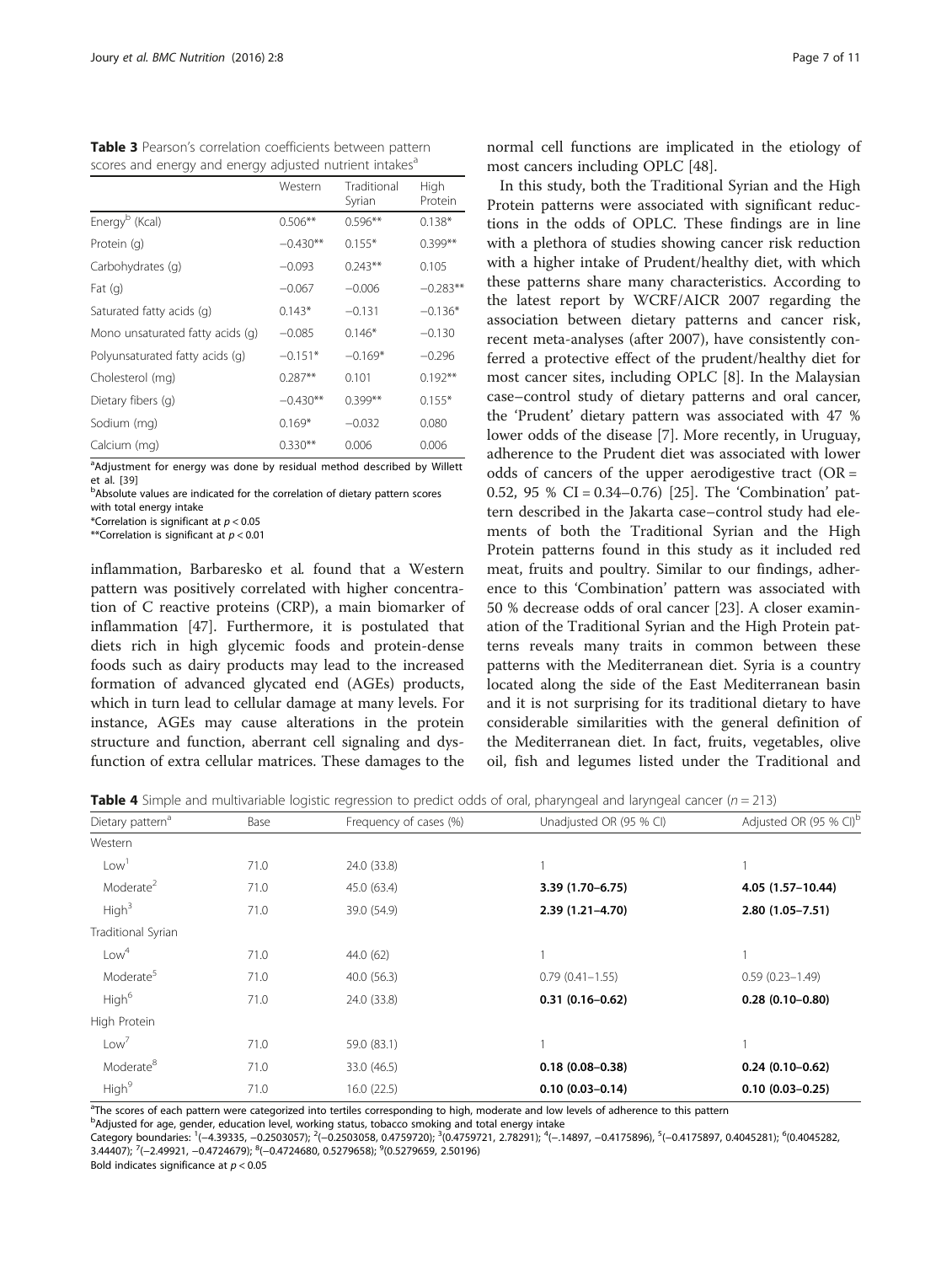<span id="page-7-0"></span>Table 5 Multivariable linear regression analysis of the association between dietary patterns and socio-demographic and behavioural characteristics  $(n = 213)$ 

|                                                | Western |               |         | Traditional Syrian |         | High Protein   |  |
|------------------------------------------------|---------|---------------|---------|--------------------|---------|----------------|--|
| Sociodemographic & behavioural characteristics | ß       | 95 % CI       | ß       | 95 % CI            | ß       | 95 % CI        |  |
| Age                                            | $-0.02$ | $-0.12.0.08$  | 0       | $-0.10, 0.10$      | $-0.09$ | $-0.18.0$      |  |
| Females vs males                               | $-0.30$ | $-0.76.0.16$  | 0.10    | $-0.36.0.57$       | 0.48    | 0.04, 0.93     |  |
| Education                                      | $-0.21$ | $-0.49.0.07$  | $-0.40$ | $-0.69, -0.12$     | 0.05    | $-0.22, 0.32$  |  |
| Working status                                 | 0.25    | $-0.18.068$   | 0.23    | $-0.21.066$        | 0.61    | 0.19, 1.03     |  |
| Smoking                                        | 0.12    | $-0.21, 0.45$ | $-0.51$ | $-0.84, -0.18$     | $-0.51$ | $-0.83, -0.19$ |  |

Bold indicates significance at  $p < 0.05$ 

High Protein dietary patterns in this study are also common denominators to most of the definitions of the Mediterranean diets [\[49](#page-10-0)]. The protective effects of these patterns found in this study echo the accumulating evidence pointing to a lower risk of OPLC with higher adherence to the Mediterranean diet [\[20](#page-9-0), [21](#page-10-0)]. Recently, using various different indices to assess the association of OPLC with adherence to the Mediterranean diet, Filomeno et al. and Li et al. found strong evidence for a beneficial role of this diet on OPLC risk [[19](#page-9-0), [27](#page-10-0)]. A recent review by Grosso et al. discussed many plausible biological mechanisms that explain the protective role patterns such as the Prudent/healthy and the Mediterranean have on the risk of cancer [\[50\]](#page-10-0). Fruits and vegetables are rich in antioxidants such as carotenoids, vitamin C, vitamin E, selenium, dietary fiber (and its components), dithiolthiones, glucosinolates (isothiocyanates and indoles), polyphenols, protease inhibitors, allium compounds, plant sterols, and limonene [[51](#page-10-0)]. These compounds have been shown to decrease the risk of cancer possibly through attenuation of the effects of polycyclic aromatic hydrocarbons (PAHs) and nitrosamines, preventing the progression of different cancers, inhibition of multiple cancer-related biological pathways, such as carcinogen bio-activation, cell-signaling, cell cycle regulation, angiogenesis and inflammation [\[52\]](#page-10-0). Tyrosol and hydroxytyrosol, two main phenolic antioxidants found in olive oil, have been linked to decrease glutathione (GSH), the activation of the transcription factor Nuclear Factor-КB and cell death which may be implicated in the carcinogenetic processes [\[53\]](#page-10-0). In this study, green teas and herbal infusions were also part of the Traditional Syrian dietary patterns. These hot drinks are rich sources of polyphenols, especially epigallocatechin gallate (EGCG), gallocatechin (EGC), (−)-epicatechin gallae (ECG), (−)-catechin gallate (CG), (−)-epicatechin (EC), and (+)-catechin (C) [\[54\]](#page-10-0). These polyphenols seem to play an important role in the reduction of cell growth, induction of apoptosis, and inhibition of angiogenesis in oral cancer cell lines [\[55, 56\]](#page-10-0).

A main difference between the Prudent/healthy, the Mediterranean diet and the High Protein dietary pattern in this study is the fact that the latter included red meat.

The association between red meat and OPLC is still controversial. A meta-analysis of observational studies investigating this association showed that while the high consumption of processed meat was significantly associated with an increased risk of oral and pharyngeal cancer, there was no significant association between total red meat and white meat intake with the risk of cancer [[57\]](#page-10-0). In Syria, meat is seldom consumed as processed or canned. Smoking, curing, salting or the addition of chemical preservatives to the meat is not common practices in the country and red meat is mostly consumed as fresh cuts simmered or, less frequently, barbecued.

The current study reported a high impact of different dietary patterns on OPLC risk. This could be explained based on the present study's population and food items. For example, in Hajizadeh et al. matched case–control study [[34\]](#page-10-0), conducted on an Iranian population regarding the risk of oesophageal cancer, the authors reported odds ratios of 10.3 for Western pattern and 0.17 for healthy pattern, which are both close to the current study's reported odds ratios of Western and Traditional Syrian/High Protein dietary patterns; respectively. Both Iranian and Syrian populations are similar racially and have similar food items. Thus, these large odds ratios observed in these populations might be linked to their racial and food items characteristics.

In addition to their association with cancer, the patterns identified in this study were also investigated in association with a few socio-demographic and behavioural characteristics.

Interestingly, the results of the present study highlight gender differentials in adherence to the High Protein dietary pattern, with females being significantly more likely to adhere to this pattern compared to males. This corroborates the findings of previous studies reporting females as being more health-conscious and followers of dietary recommendations than males [[46, 49](#page-10-0), [58, 59](#page-10-0)]. In a study investigating dietary patterns among a national sample of Lebanese adults, females adhered more to the prudent pattern while males were found to mainly follow the western pattern [[46\]](#page-10-0). Also, in the present study, individuals from low socioeconomic position (having low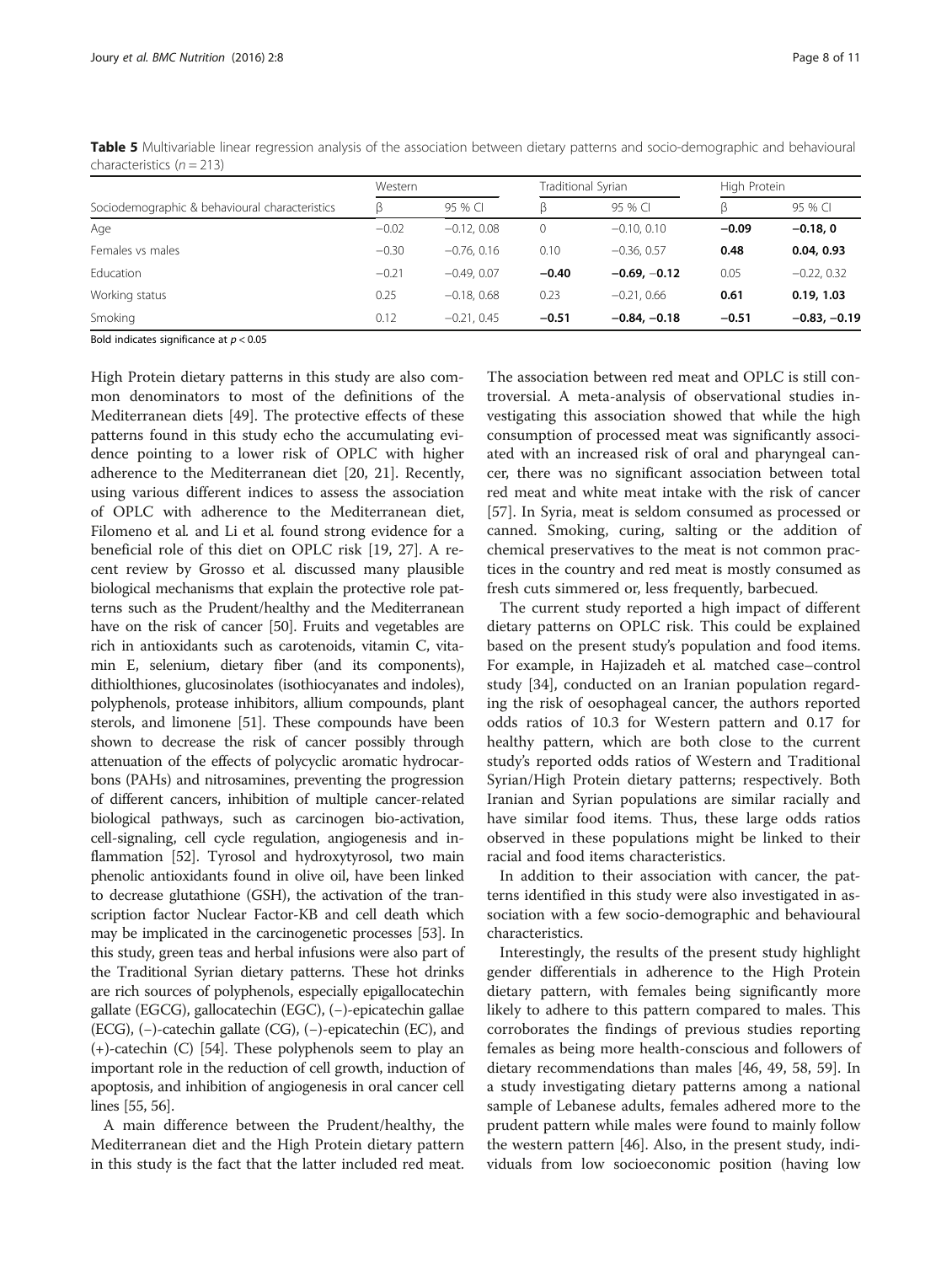education level or not working status) were significantly less likely to adhere to healthy dietary patterns compared to individuals from high socioeconomic position. This is in line with the findings of previous studies that reported individuals from high socioeconomic position as being more followers of healthy dietary recommendations than their counterparts from low socioeconomic position [[60\]](#page-10-0). Furthermore, both the Traditional Syrian and the High Protein in this study were negatively associated with smoking. This finding supports the theory that food choices are part of a larger pattern of health-related characteristics and behaviour including not smoking. In fact, previous studies have also shown that Prudent and prudent-like patterns are associated with healthy behaviour, such as, no smoking, a higher level of physical activity, breakfast consumption and regular meals pattern [[61](#page-10-0)–[63](#page-10-0)]. The current study's population had a very low alcohol intake (only one subject in the cases group reported alcohol consumption). This could be explained based on the fact that the majority of Syrian population does not consume alcohol due to religious reasons.

One of the main strengths of the current study is the selection of newly diagnosed (incident) cases and population-based controls (cases' companions [mainly family members]), which both minimised the potential selection bias inherited with prevalent cases or hospitalbased controls selection [[64\]](#page-10-0). Selecting hospital-based controls, from those suffering from minor ailments, not related to diet, would have had posed a serious selection bias in the current study. Such hospital-based controls might not be from the same population that generated the cases. This is due to differences in the referral patterns for different diseases in the Syrian Health Care System. The current study's settings are the only public hospitals that provide cancer care in the southern region of Syria; whereas many other public hospitals provide care for other types of diseases and conditions. Another strength of the present study is the high participation level, both for cases and controls. The present study used a modern alternate approach to study the association between diet and OPLC in an understudied population such as in Syria. The dietary data reported and analysed were measured and collected by a trained researcher and were not self-reported, resulting in consistent interpretations and higher response and completion rates.

Despite the abovementioned strengths, the present study, like other hospital-based case–control studies, is not without limitations. Despite efforts to minimise the possibility of recall bias by blinding the participants to the current study's specific scope, this possibility could not be completely ruled out. The present study's effort to minimise selection bias, by recruiting populationbased controls, might have had run the risk of overmatching and, hence, finding no significant differences between cases and controls. Yet, the large and significant differences, found in dietary patterns between cases and controls in the current study, suggest in the light of this possible overmatching, a rather stronger impact of identified dietary patterns on OPLC. Observer bias cannot be ruled out in the current study. The interviewer was not blinded to the present study hypothesis. Nevertheless, the appropriate training and calibration that the interviewer had received in collecting dietary data using FFQ by a strict structured interview protocol might have minimised considerably this potential bias. The reverse causality interpretation is one of the potential limitations of retrospective case–control studies. To minimise this, the current study selected new (incident) cases, where the time between the diagnosis and the referral to receive the treatment was on average less than 2 weeks. Dietary data were collected over the period of the last 12 months, therefore, the reverse causality (i.e. the presence of OPLC might have had changed the dietary patterns) is very unlikely. In contrast to matched case–control studies, the current unmatched study did not eliminate the potential confounding effect of age and gender in the design. This is because the present study targeted an understudied population, where unmatched design allowed for the exploration of the significance and impact of these socio-demographic factors, before adjusting statistically for their effect. Finally, it remains important to note that, although the FFQ used in the present study was not validated in our study population, it was previously used for the assessment of dietary patterns and their relationship with obesity and the metabolic syndrome and has yielded plausible findings among similar Arabic speaking subjects [[46, 62\]](#page-10-0). In addition, the FFQ, used in the present study, was administered by a trained interviewer rather than being self-administered. This approach provides several advantages since self-administration of the FFQ requires a literate population, and may result in inconsistent interpretations of the food list and lower response and completion rates, each of which may jeopardise the validity of the data [[65\]](#page-10-0).

The current study's findings can be generalised to the current study's Syrian population. The current settings are the only public-settings that provide cancer care in the southern part of Syria.

The public health implications of the current study, both at the policy and population-based intervention levels, should be seen within a common risk factor approach perspective. The identified dietary patterns are a common determinant across a wide spectrum of cancers and other diet-related diseases. Therefore, the present study findings establish evidence to inform national health promoting policies and population-based programs in Syria.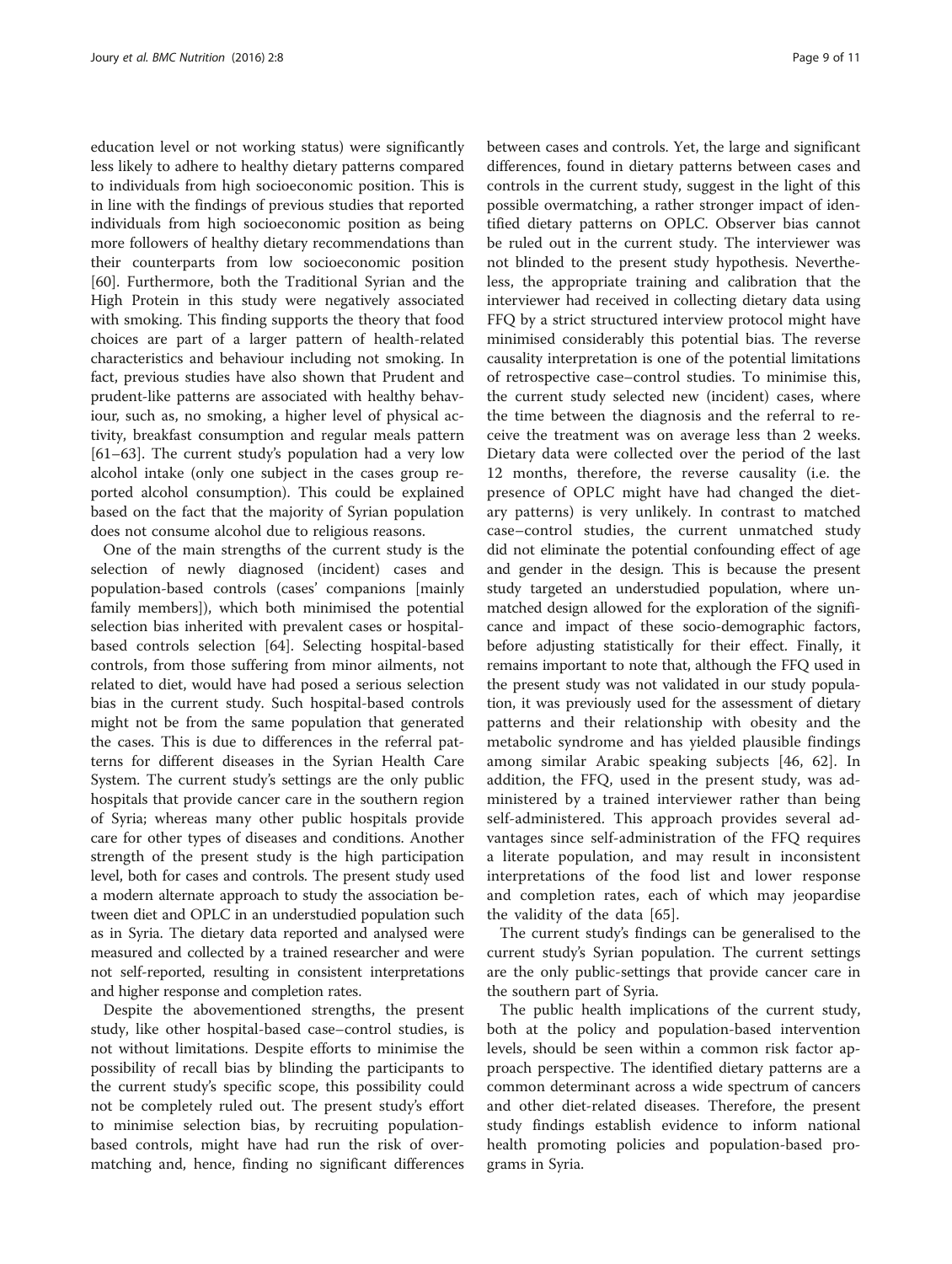<span id="page-9-0"></span>In terms of clinical implications, the current findings imply the importance of incorporating dietary patterns assessment and advice within the general and dental practitioners' cancer preventive care package.

### Conclusions

Traditional Syrian and High Protein dietary patterns were associated with a decreased OPLC risk, whereas Western pattern was associated with an increased OPLC risk. Compared to males, females were more likely to adhere to the High Protein dietary pattern. Traditional Syrian pattern's scores decreased with increasing level of education and smoking. High Protein pattern's scores decreased with age and smoking and increased with working status.

# Additional file

[Additional file 1: Table S1.](dx.doi.org/10.1186/s40795-016-0048-8) Classification of food item. (PDF 47 kb)

#### Abbreviations

AGEs: Advanced glycated end; C: Catechin; CG: Catechin gallate; CRP: C reactive proteins; EC: Epicatechin; ECG: Epicatechin gallae; EGC: Gallocatechin; EGCG: Epigallocatechin gallate; FA: Factor analysis; OPLC: Oral, pharyngeal and laryngeal cancer; FFQ: Food frequency questionnaire; GSH: Glutathione; MENA: The Middle East and North Africa; PAHs: Polycyclic aromatic hydrocarbons; SPSS: Statistical Package for Social Science; WCRF/AICR: World Cancer Research Fund and American Institute for Cancer Research.

#### Competing interests

The authors declare that they have no competing interests.

#### Authors' contributions

EJ conceived the idea and designed the study; FN and AN contributed to the design of the study, EJ and FN analysed the data and wrote the manuscript; AN collected the data; LI and KN contributed to the data analyses; BR contributed to the writing of the introduction, AM contributed to the study conduct. All authors read and approved the final manuscript and critically reviewed the manuscript.

#### Authors' information

EJ BDS, DOrth, MSc(Lond), PhD(Lond), MFDS RCP(Glasg), Assistant Professor of Dental Public health and Oral Epidemiology, Damascus University, and Visiting Research Assistant, Centre for Oral Growth and Development, Barts and The London School of Medicine and Dentistry, Queen Mary University of London; FN PhD, Associate Professor, Nutrition and Food Sciences Department, Faculty of Agriculture and Food Sciences, American University of Beirut; AN BDS, MSc, PhD candidate in Oral Pathology, Department of Oral Pathology, Faculty of Dentistry, Damascus University; LI MSc, Instructor, Department of Nutrition and Dietetics, Faculty of Health Sciences, Beirut Arab University; BR MSc, Research Assistant, Nutrition and Food Sciences Department, Faculty of Agriculture and Food Sciences, American University of Beirut; KN BDS, MSc, Former Research Assistant, Centre for Oral Growth and Development, Barts and The London School of Medicine and Dentistry, Queen Mary University of London; AM BDS, MSc, PhD, Professor of Oral Pathology, Department of Oral Pathology, Faculty of Dentistry, Damascus University.

#### Acknowledgments

The authors wish to thank all the subjects who participated in the current study. The authors express their deep gratitude to Professor Aubrey Sheiham for his valuable comments on an earlier version of this work. This study was funded by Damascus University. The funding sponsor had no role in the design of the study; in the collection, analyses, or interpretation of data; in the writing of the manuscript, and in the decision to publish the results.

#### Author details

<sup>1</sup> Department of Oral Medicine, Faculty of Dentistry, Damascus University Mazzeh Highway, Damascus, Syria. <sup>2</sup>Centre for Oral Growth and Development, Barts and The London School of Medicine and Dentistry, Queen Mary University of London, New Road, London E1 2BA, UK. <sup>3</sup>Nutrition and Food Sciences Department, Faculty of Agriculture and Food Sciences, American University of Beirut, P.O. BOX 11-0.236, Riad El Solh 11072020Beirut, Lebanon. <sup>4</sup>Department of Oral Pathology, Faculty of Dentistry, Damascus University, Mazzeh Highway, Damascus, Syria. <sup>5</sup>Department of Nutrition and Dietetics, Faculty of Health Sciences, Beirut Arab University, P.O. BOX 11-5020, Riad El Solh 11072809Beirut, Lebanon.

#### Received: 20 October 2015 Accepted: 29 January 2016 Published online: 03 February 2016

#### References

- 1. GLOBOCAN. Cancer incidence and mortality worldwide: IARC CancerBase. International Agency for Research on Cancer, Lyon. 2012. [http://globocan.](http://globocan.iarc.fr) [iarc.fr.](http://globocan.iarc.fr) Accessed 28 May 2015.
- 2. Toledo AL, Koifman RJ, Koifman S, Marchioni DML. Dietary patterns and risk of oral and pharyngeal cancer: a case-control study in Rio de Janeiro, Brazil. Cad Saude Publica. 2010;26:135–42.
- 3. Ho PS, Yang YH, Shieh TY, Chen CH, Tsai CC, Ko YC. Ethnic differences in the occurrence of oropharyngeal cancer in Taiwan. Public Health. 2007;121: 765–73.
- 4. Wünsch-Filho V. The epidemiology of oral and pharynx cancer in Brazil. Oral Oncol. 2002;38:737–46.
- 5. Franceschi S, Talamini R, Barra S, Baron AE, Negri E, Bidoli E, et al. Smoking and drinking in relation to cancers of the oral cavity, pharynx, larynx, and esophagus in northern Italy. Cancer Res. 1990;50:6502–7.
- 6. Saman DM. A review of the epidemiology of oral and pharyngeal carcinoma: update. Head Neck Oncol. 2012;4:1–7.
- 7. Helen‐Ng LC, Razak IA, Ghani WMN, Marhazlinda J, Norain AT, Raja Jallaludin RL, et al. Dietary pattern and oral cancer risk–a factor analysis study. Community Dent Oral Epidemiol. 2012;40:560–6.
- 8. WCRF/AICR. Food, nutrition, physical activity, and the prevention of cancer: a global perspective. Washington, DC: WCRF/AICR; 2007.
- 9. Pavia M, Pileggi C, Nobile CG, Angelillo IF. Association between fruit and vegetable consumption and oral cancer: a meta-analysis of observational studies. Am J Clin Nutr. 2006;83:1126–34.
- 10. Estève J, Riboli E, Péquignot G, Terracini B, Merletti F, Crosignani P, et al. Diet and cancers of the larynx and hypopharynx: the IARC multi-center study in southwestern Europe. Cancer Causes Control. 1996;7:240–52.
- 11. Lucenteforte E, Garavello W, Bosetti C, La Vecchia C. Dietary factors and oral and pharyngeal cancer risk. Oral Oncol. 2009;45:461–7.
- 12. Levi F, Pasche C, Lucchini F, Chatenoud L, Jacobs Jr D, La Vecchia C. Refined and whole grain cereals and the risk of oral, oesophageal and laryngeal cancer. Eur J Clin Nutr. 2000;54:487–9.
- 13. Bravi F, Edefonti V, Randi G, Ferraroni M, La Vecchia C, Decarli A. Dietary patterns and upper aerodigestive tract cancers: an overview and review. Ann Oncol. 2012;23:3024–39.
- 14. Garavello W, Giordano L, Bosetti C, Talamini R, Negri E, Tavani A, et al. Diet diversity and the risk of oral and pharyngeal cancer. Eur J Nutr. 2008;47:280–4.
- 15. Hu FB, Rimm E, Smith-Warner SA, Feskanich D, Stampfer MJ, Ascherio A, et al. Reproducibility and validity of dietary patterns assessed with a foodfrequency questionnaire. Am J Clin Nutr. 1999;69:243–9.
- 16. Hu FB, Rimm EB, Stampfer MJ, Ascherio A, Spiegelman D, Willett WC. Prospective study of major dietary patterns and risk of coronary heart disease in men. Am J Clin Nutr. 2000;72:912–21.
- 17. Jacques PF, Tucker KL. Are dietary patterns useful for understanding the role of diet in chronic disease? Am J Clin Nutr. 2001;73:1–2.
- 18. Slattery ML. Defining dietary consumption: is the sum greater than its parts? Am J Clin Nutr. 2008;88:14–5.
- 19. Filomeno M, Bosetti C, Garavello W, Levi F, Galeone C, Negri E, et al. The role of a Mediterranean diet on the risk of oral and pharyngeal cancer. Br J Cancer. 2014;111:981–6.
- 20. Bosetti C, Gallus S, Trichopoulou A, Talamini R, Franceschi S, Negri E, et al. Influence of the Mediterranean diet on the risk of cancers of the upper aerodigestive tract. Cancer Epidemiol Biomarkers Prev. 2003;12:1091–4.